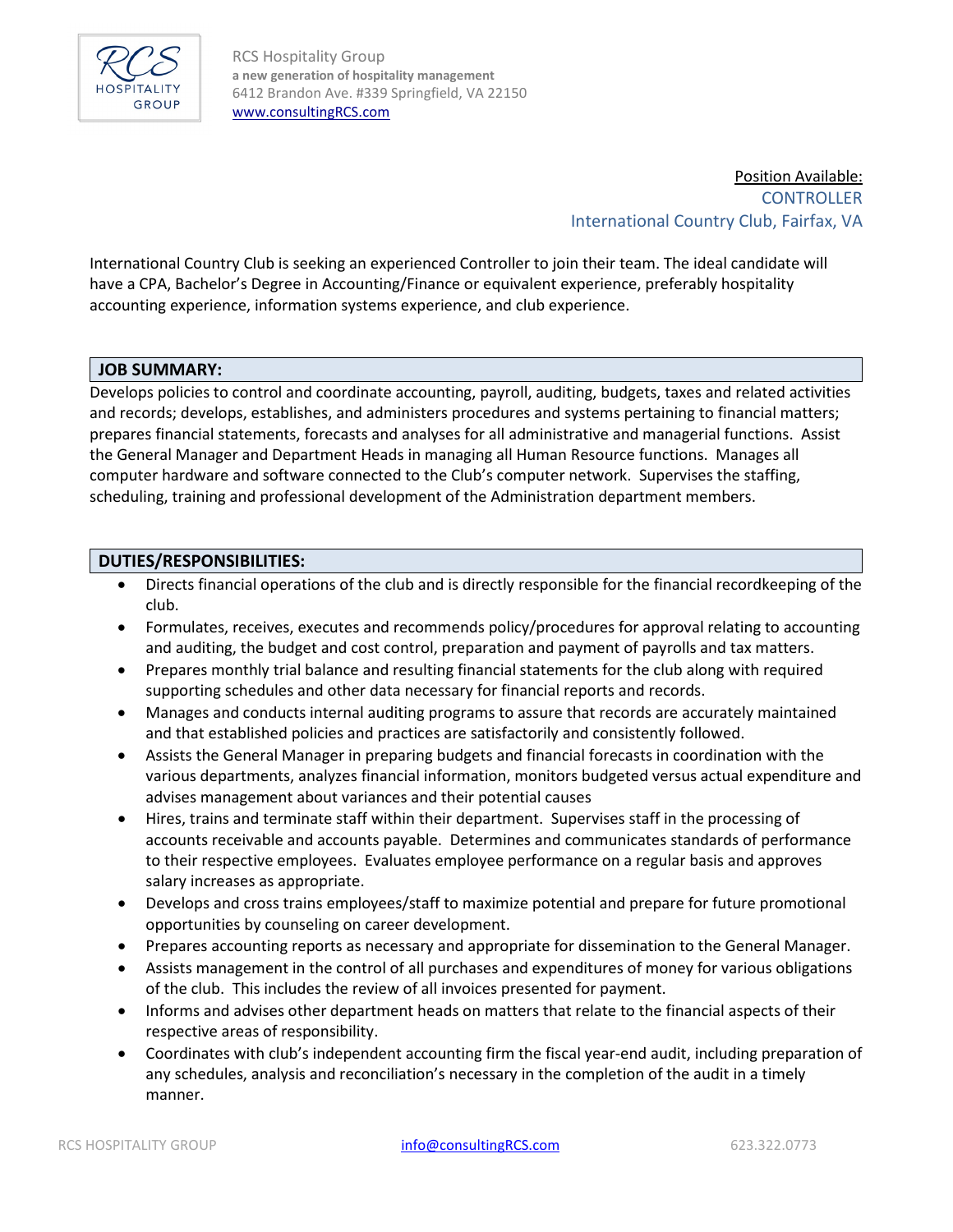

RCS Hospitality Group **a new generation of hospitality management** 6412 Brandon Ave. #339 Springfield, VA 22150 [www.consultingRCS.com](http://www.consultingrcs.com/)

- Monitor outstanding accounts receivable balances, delinquencies and report concerns to the General Manager.
- Prepare projections and analysis as requested by the General Manager.
- Carries out procedures which result in the maintaining club records in accordance with generally accepted accounting principles.
- Assists the General Manager in developing the report of the financial condition and the progress of the club each month.
- Direct responsibility for all Management Information Systems in the club used for financial reporting, processing, and for the gathering of billing and/or member information. This includes, but is not limited to, the computer network, point of sale system, personal computers and connected systems. Responsibility shall include the overseeing of the programs, maintenance, security and the general operations of these systems.
- Coordinates with the Department Heads regarding all Human Resource functions from hiring process, departmental employee evaluation & compensation, payroll, employee benefits and employee/employer relations. Ensures that all departments conduct themselves in an effective, legal, fair, and consistent manner; in accordance to state and federal laws as well as the club employee handbook.

# **QUALIFICATIONS/REQUIREMENTS:**

- Bachelor's Degree in Accounting/Finance or equivalent experience.
- Ability to apply concepts such as fractions, percentages, ratios, and proportions to practical situations. Ability to define problems, collect data, establish facts and draw valid conclusions from that analysis.
- Ability to work independently, as well as part of a team.
- Previous hospitality accounting experience, information systems experience, and club experience preferred.
- Computer and PC proficiency and ability to train staff likewise is a must.
- CPA preferred, but not required.

## **SALARY/BENEFITS:**

- Salary range between \$105,000 \$115,000 depending upon experience
- Additional benefits, include health and dental insurance; 401k (company matching), vacation and holiday pay, sick leave.

## **REPORTS TO:**

General Manager/COO

## **DIRECT REPORTS:**

Accounts Payable/Receivable Administrator Front Desk Reception

## **CLUB OVERVIEW:**

Founded on July 1, 1961, International Country Club was named in part because the future permanent site of the club was to be located near Dulles International Airport. The present 18-hole golf course was opened in 1961, but the first clubhouse there was not constructed until 1968. This was the same year that the club's